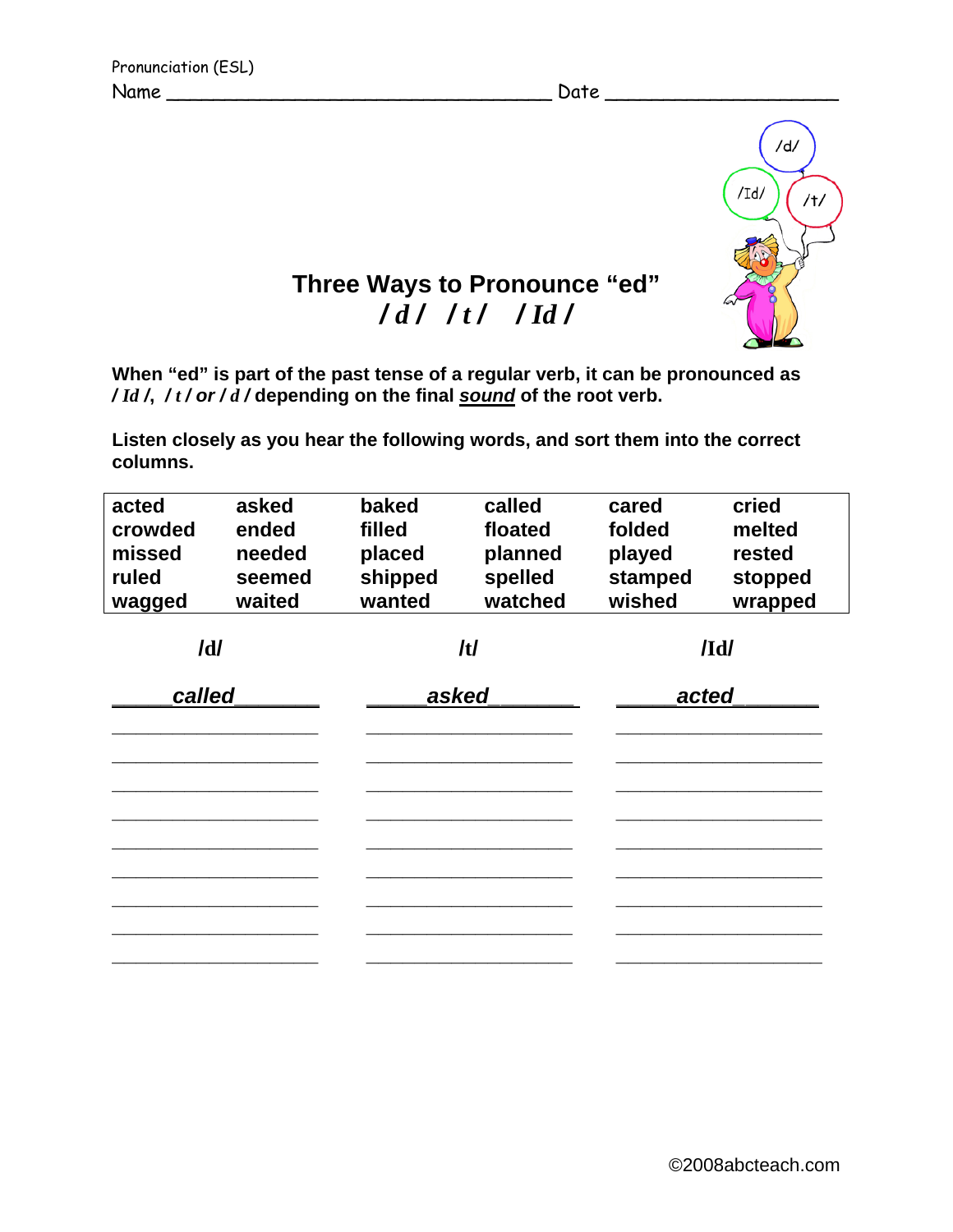Fill in the blanks with the simple past of the following regular verbs. Then write the correct pronunciation of "ed" in the brackets. **/d/ /t/ /Id/** 

ex. I \_\_\_\_\_\_\_\_\_\_\_ rest after playing soccer. **need** / / I needed rest after playing soccer. **need** / **Id** /

- 1. The children **\_\_\_ \_\_\_** on the trampoline. **jump / /**
- 2. He \_\_\_\_\_\_\_\_\_\_\_\_ the glass with water. **fill / /**
- 3. Grandma \_\_\_\_\_\_\_\_\_\_\_ his mitten. **mend / /**
- 4. The funny clown \_\_\_\_\_\_\_\_\_\_\_\_ his hands. **clap\* / /**
- 5. Nathan \_\_\_\_\_\_\_\_\_\_ for his friends. **wait / /**
- 6. The firemen \_\_\_\_\_\_\_\_\_\_\_ the puppies. **save / /**
- 7. We \_\_\_\_\_\_\_\_\_\_\_\_ that the team would win. **hope / /**
- 8. The campers \_\_\_\_\_\_\_\_\_\_\_ back to the tent. **head / /**
- 9. The old engine \_\_\_\_\_\_\_\_\_\_ along. **chug\* / /**
- 10. He \_\_\_\_\_\_\_\_ his head down. **duck / /**

\*Remember to double the final consonant before adding "ed".